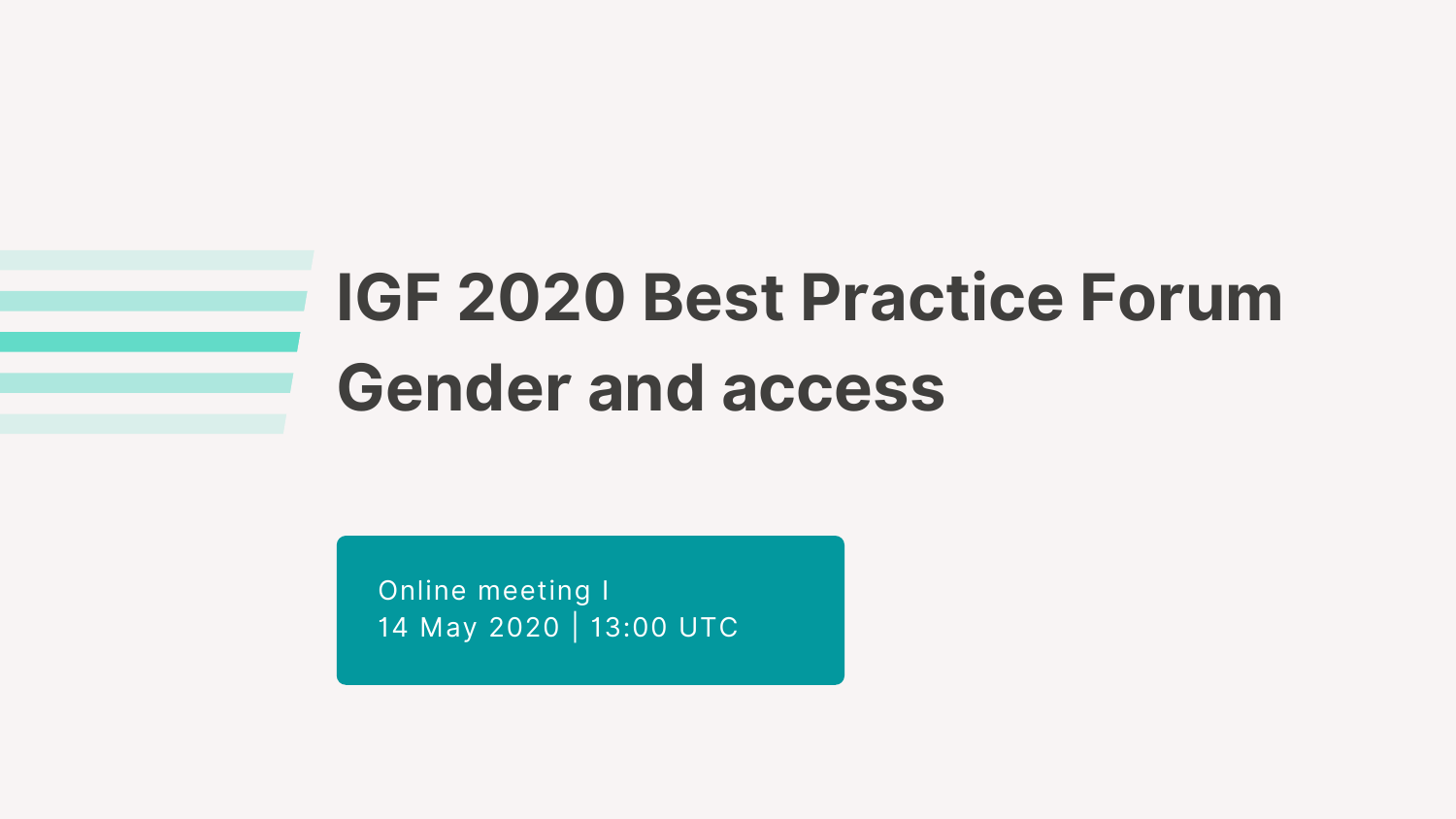### **AGENDA**

1. Welcome & introductions



3. Work modalities: discussion

4. Next steps & AOB

2. BPF Gender: a look back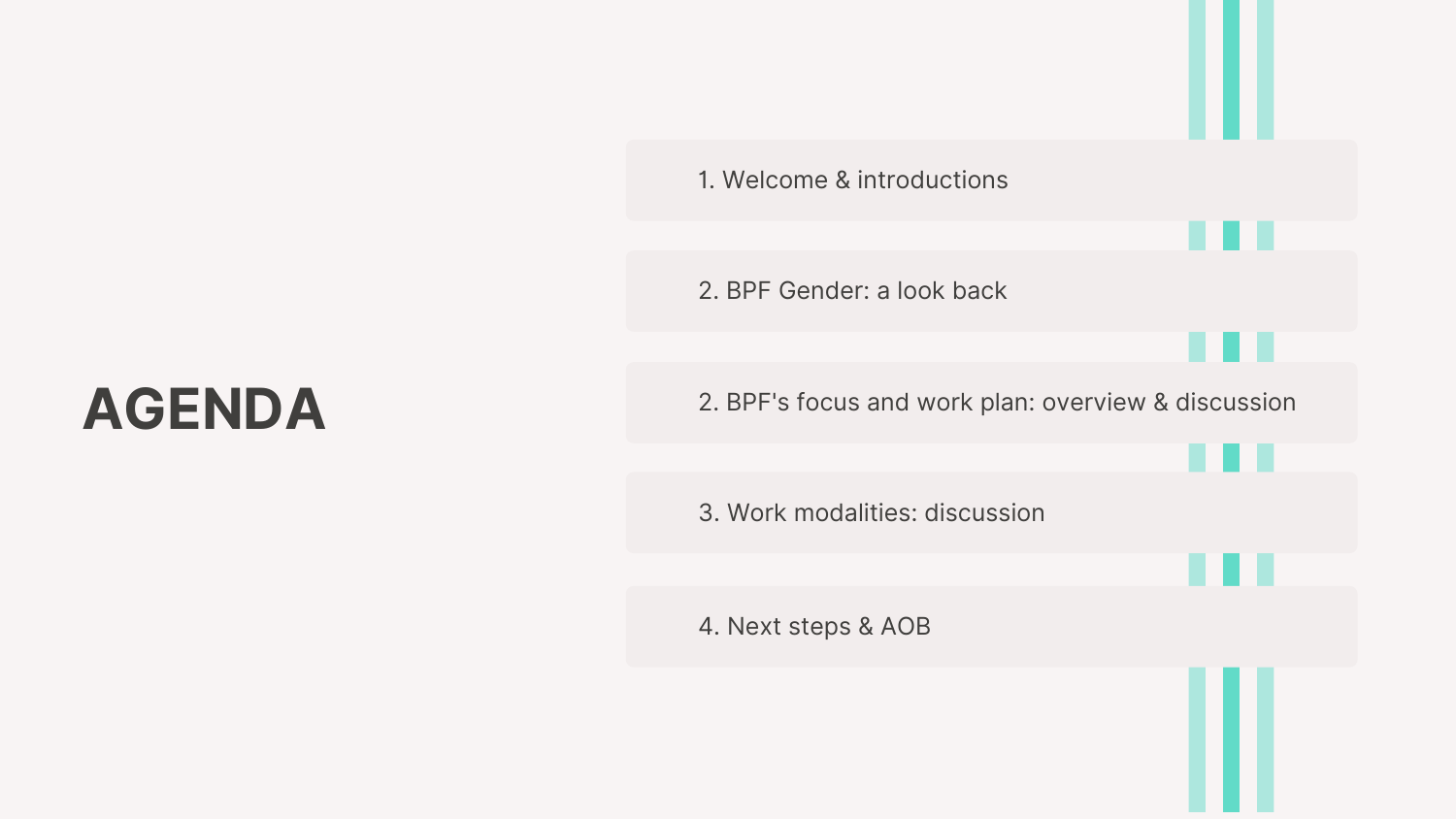### **BPF Gender and access: a look back**

#### **BPF Gender in the past**

- 2015 | Aspects of women's meaningful access to the Internet: online abuse and gender-based violence
- 2016 | Barriers for accessing the Internet
- 2017 | Identification of the needs and challenges of diverse women's groups with respect to Internet access
- 2018 The impact of supplementary models of connectivity on women's Internet access
- 2019 | Opportunities and challenges that women face to gain necessary skills to benefit from the future of work
- Online meetings
- Surveys
- Calls for input
- Calls for volunteers

### **How the BPF worked**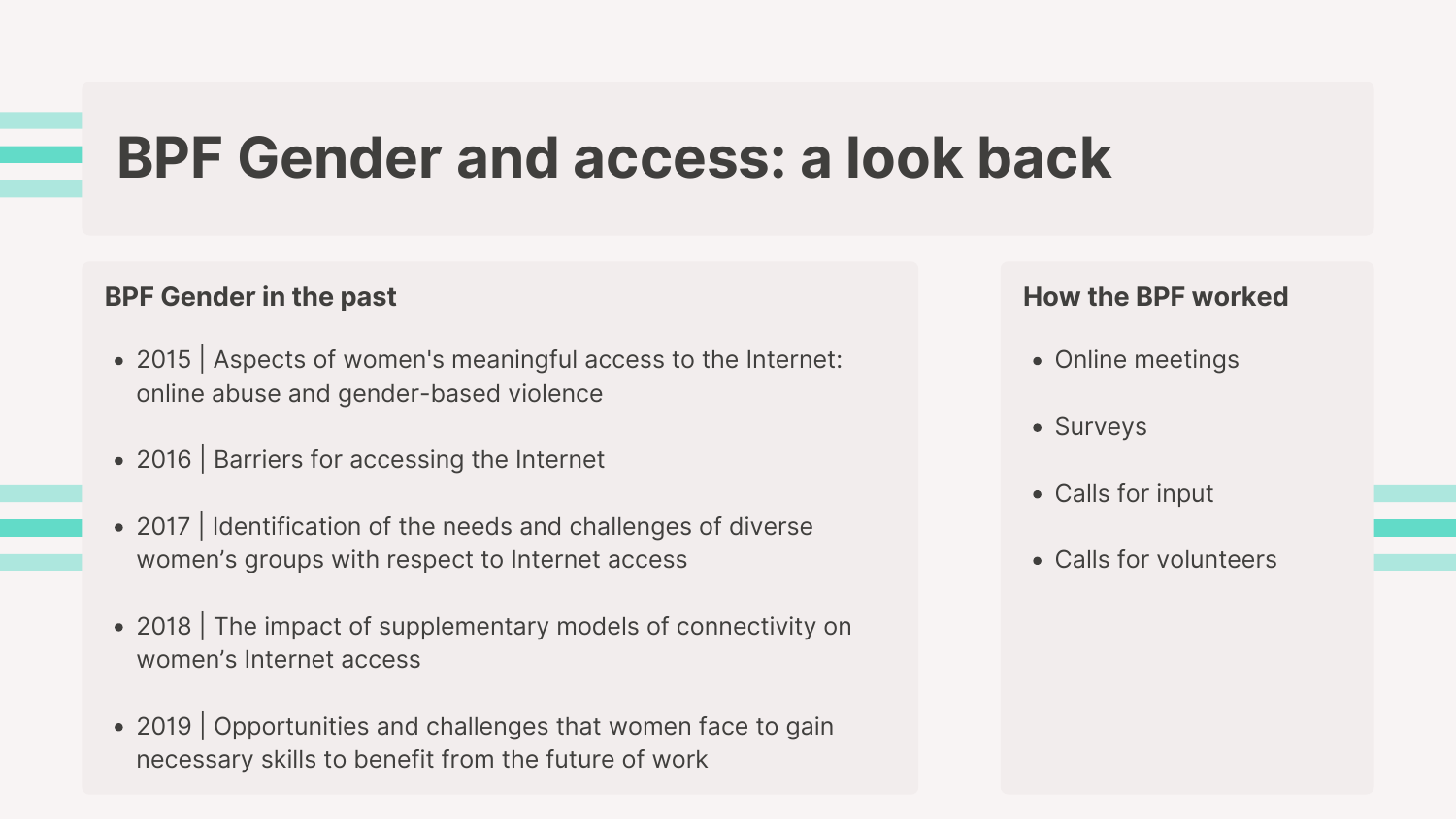### **BPF Gender: 2020 focus**

#### **Focus**

An assessment of Internet-related policy processes and spaces through a feminist approach, to determine whether and how they protect and foster participation of women and gender-diverse people, particularly young ones.

Our focus will be on Internet-related policy processes and spaces that address issues related to violence, harm, pleasure and consent online.

### **In the spotlight**

This BPF will also look at how digital policies focused on addressing the COVID-19 pandemic consider gender perspectives related to violence, harm, pleasure and consent online and integrate the views of women and gender diverse people.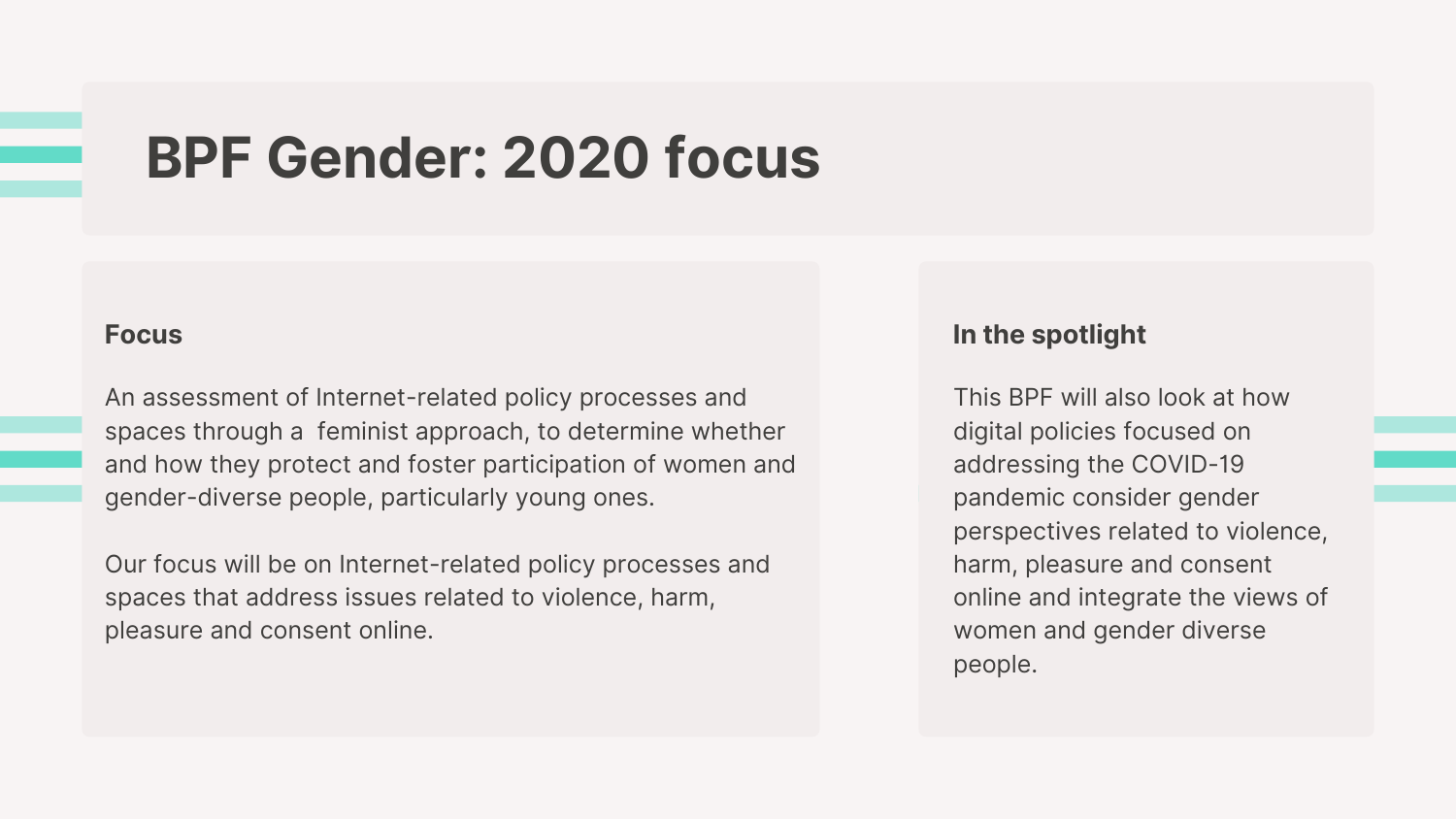## **BPF Gender: 2020 work plan**

#### **What we look at**

- Limiting violence and harm in the online space
- Foster the use of the Internet for self-expression and pleasure with consent as a guiding principle.

We will look at (global, regional and/or national) Internet-related policy processes and spaces that (may) foster discussions or develop policies, recommendations, guidelines etc. focused on:

- Whether and how the policies, recommendations, guidelines, etc. they develop approach the focus issues from a gender diversity perspective; and
- Whether and how they include women and gender diverse people in their policy discussions and decision-making processes.

#### **What we assess**

For the identified processes and spaces, we will assess:

- Compile examples of good practices on the issues explored.
- Develop recommendations on ensuring representation of women and gender diverse people in Internet-related policy spaces and decision making processes.

#### **What we produce**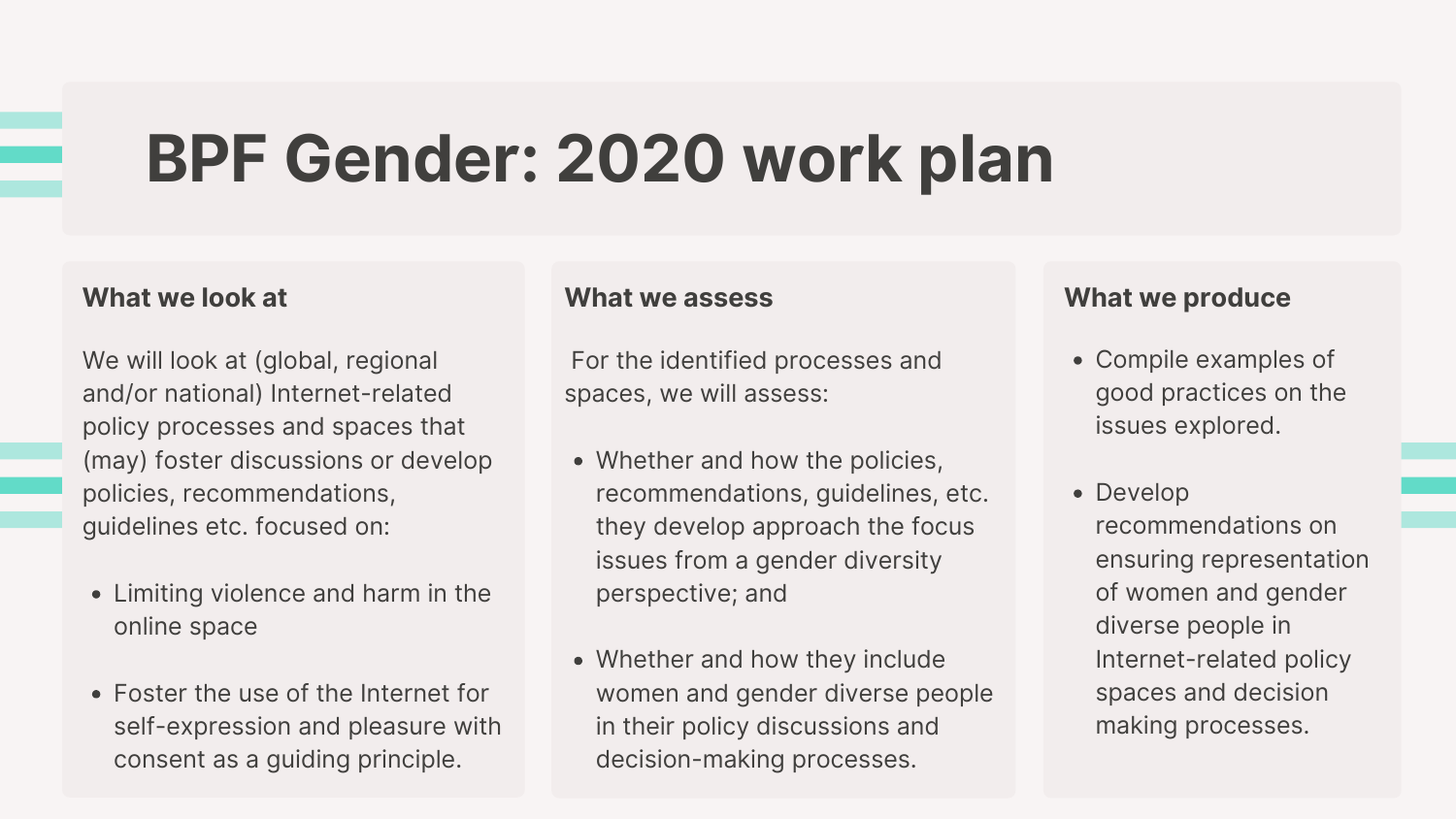### **BPF Gender: work modalities**

#### **Options**

- Scoping survey & desk research to identify Internet-related policy processes and spaces within the BPF's focus
- Questionnaire to help identify good practices
- Engagement of entities active in the focus areas (e.g. through surveys, interviews, direct sharing of case studies, etc.)
- Other suggestions?

• How do we use these online meetings? What frequency should they have?

#### **Questions to explore**

- 
- 
- 
- 

What entities should we try to engage in the BPF work? How to engage them (e.g. invite them to BPF calls, etc.)?

Do we call for volunteers to contribute to various work tracks?

• Do we run a public call for input? How? When?

Collaborative doc for contributions: <https://cutt.ly/eymfztX>